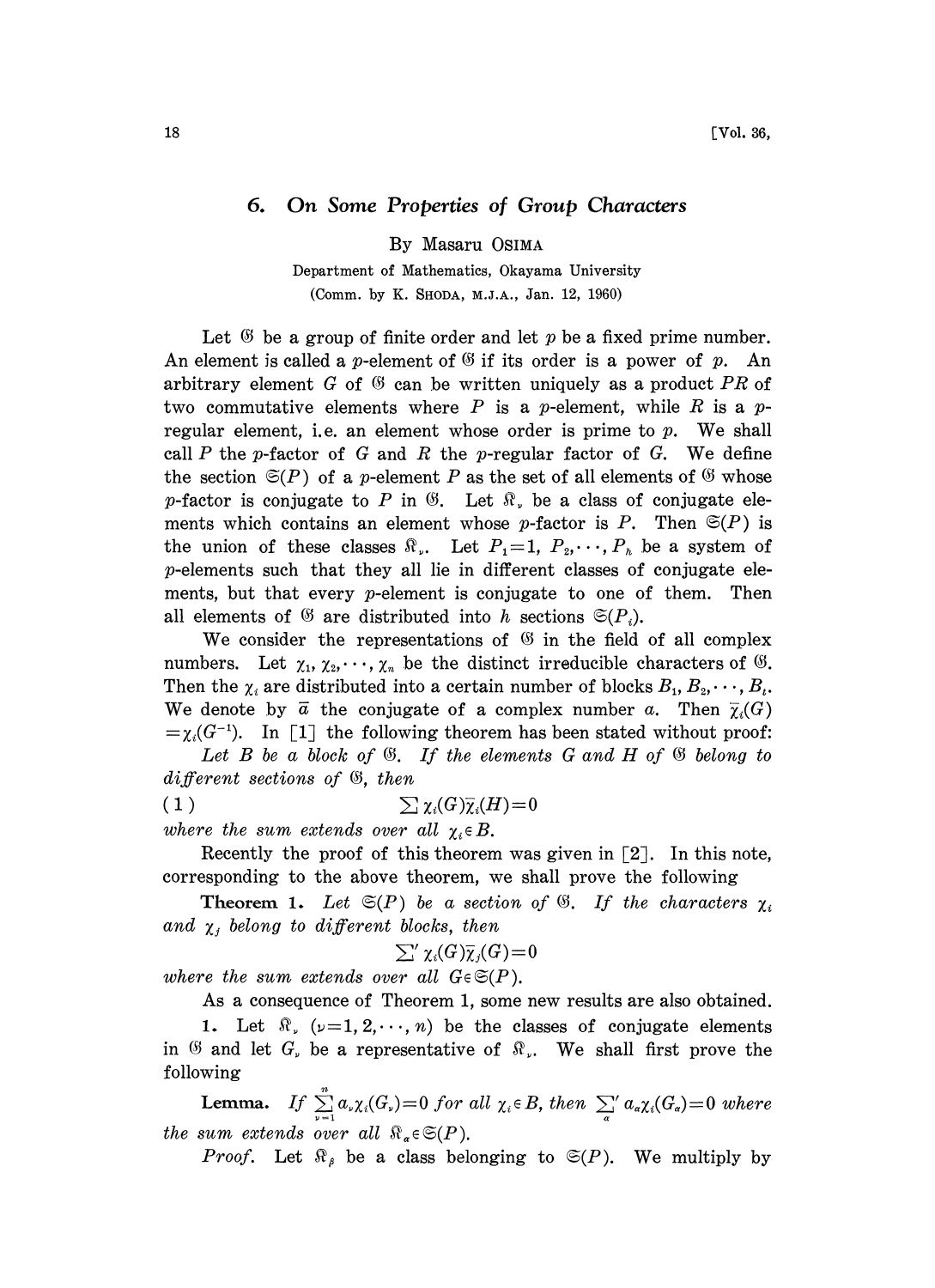$\overline{\chi}_i(G_\beta)$  and add over all  $\chi_i \in B$ . Using (1), we find<br>  $\sum_{a}^{\prime} a_{\alpha} \sum_{\chi_i \in B} \chi_i(G_\alpha) \overline{\chi}_i(G_\beta) = 0$ .

Here we multiply by  $\overline{a}_{\beta}$  and add over all  $\mathbb{R}_{\beta} \in \mathfrak{S}(P)$ . Then  $\sum |\sum' a_{\alpha} \chi_i(G_{\alpha})|^2 = 0$ .

$$
\sum_{i\in B}|\sum_{\alpha}^{\prime} a_{\alpha}\chi_i(G_{\alpha})|^2\!=\!0
$$

Hence we have for all  $\chi_i \in B$ 

$$
\sum_{\alpha}^{\prime} a_{\alpha} \chi_i(G_{\alpha}) = 0.
$$

Denote by  $g_r$ , the number of elements in  $\mathbb{R}_r$ . As is well known, we have the following character relations:

$$
\sum_{\nu} g_{\nu} \chi_i(G_{\nu}) \overline{\chi}_j(G_{\nu}) = 0 \qquad (i \neq j),
$$

and hence (2) is also valid for all  $\chi_i \in B$  if  $\chi_j \notin B$ . As an application of Lemma, we obtain from (2) immediately

$$
\sum_{\alpha} g_{\alpha} \chi_i(G_{\alpha}) \overline{\chi}_j(G_{\alpha}) = 0 \qquad (\chi_i \text{ and } \chi_j \text{ in different blocks}).
$$

 $\sum_{\alpha}$   $\sum_{\alpha}$   $\sum_{\alpha}$   $\sum_{\alpha}$   $\sum_{\beta}$  Hence Theorem 1 is proved.

Since the section  $\mathfrak{S}(1)$  consists of all p-regular elements of  $\mathfrak{G}$ , it follows from Theorem 1 that

(3)  $\sum_{R} \chi_i(R) \overline{\chi}_j(R) = 0$   $(\chi_i \text{ and } \chi_j \text{ in different blocks})$ where R ranges over all p-regular elements of  $\mathcal{G}$ . The relations (3)

have been obtained in [4] by a different method. We may assume that the 1-character  $\chi_1$  belongs to  $B_1$ . If we set  $\chi_j = \chi_1$  in Theorem 1, then we have

(4) 
$$
\sum' \chi_i(G) = 0
$$
 (for  $\chi_i \notin B_1$ )  
where the sum extends over all  $G \in \mathfrak{S}(P)$ . In particular,  
(5) 
$$
\sum_{i} \chi_i(R) = 0
$$
 (for  $\chi_i \notin B_1$ ).

**Theorem 2.** A character  $\chi_i$  belongs to the first block  $B_1$  if and only if  $\sum_{i} \chi_i(R) \neq 0$ .

*Proof.* For every 
$$
\chi_i \in B_1
$$
 we have, as was shown in [3]  

$$
\sum_{R} \chi_i(R) \overline{\chi}_1(R) = \sum_{R} \chi_i(R) \neq 0.
$$

This, combined with (5), proves Theorem 2.

Let  $\varphi_1, \varphi_2, \dots, \varphi_m$  be the distinct modular irreducible characters of  $\mathcal{G}$  (for p). Then the  $\varphi_{\kappa}$  are also distributed into t blocks  $B_{\tau}$ . If  $\varphi_{\kappa}$ belongs to a block B, then  $\varphi_{\varepsilon}(R)$  can be written as a linear combination of  $\chi_i(R) \in B$ . It follows from (3) that

(6)  $\sum_{P} \overline{\varphi}_s(R) \chi_i(R) = 0$  ( $\varphi_s$  and  $\chi_i$  in different blocks). In particular, for  $i=1$ , we have

(7) 
$$
\sum_{R} \varphi_{\kappa}(R) = 0 \quad \text{(for } \varphi_{\kappa} \notin B_1\text{).}
$$

Denote by  $\Gamma(\mathfrak{G})$  the group ring of  $\mathfrak{G}$  over the field of all complex numbers and by  $\mathfrak{Z}$  the center of the group ring. Let  $K$ , be the sum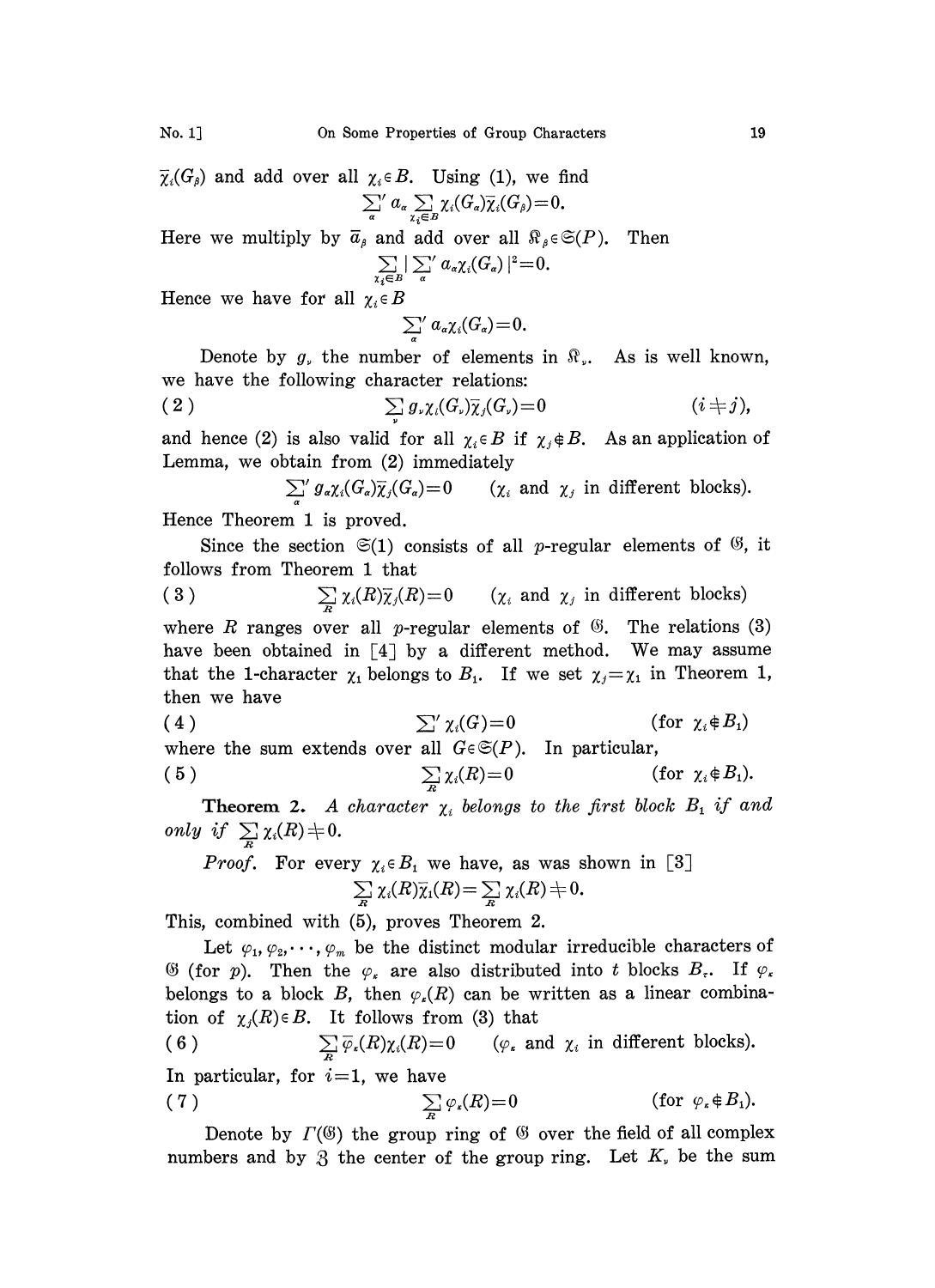## 20 M. OSIMA [Vol. 36,

of all elements in  $\mathcal{R}_{\nu}$ . Every character  $\chi_i$  determines a character  $\omega_i$ of 3 which is given by  $\omega_i(K_i)=g_i\chi_i(G_i)/z_i$  where  $z_i=\chi_i(1)$ . We may assume that  $\mathbb{R}_1, \mathbb{R}_2, \dots, \mathbb{R}_s$  are the classes belonging to  $\mathfrak{S}(1)$ , i.e. the p-regular classes. It follows from (6) that

(8) 
$$
\sum_{\alpha=1}^{s} \overline{\varphi}_s(R_\alpha) \omega_s(K_\alpha) = 0 \qquad (\varphi_s \text{ and } \chi_i \text{ in different blocks}).
$$

2. If P is an element of  $\mathfrak G$  whose order is  $p^{\alpha} \geq 1$  and if R is a p-regular element of the normalizer  $\mathfrak{N}(P)$  of P, then we have

$$
\chi_i(PR) = \sum d_{i\kappa}^P \varphi_{\kappa}^P(R)
$$

where the  $\varphi^P_*$  are the modular irreducible characters of  $\Re(P)$  and where the  $d_{i\kappa}^P$  are algebraic integers of the field of the p<sup>\*</sup>th roots of unity. As was shown in [2], if we consider only  $\chi_i$  belonging to a fixed block  $B<sub>r</sub>$  of  $\mathfrak{G}$ , then only characters  $\varphi<sub>r</sub><sup>P</sup>$  have to be taken which belong to a well-determined set of blocks  $B_{\sigma}^{P}$  of  $\mathfrak{N}(P)$ . We shall say that  $B_{\tau}$  is the block of  $\mathfrak G$  determined by blocks  $B^p$  of  $\mathfrak N(P)$ . Every block  $B^p$  of  $\mathfrak N(P)$ determines uniquely a block of  $\mathcal G$ .

Originally, only the ordinary characters  $\chi_i$  of  $\mathcal G$  and the modular characters  $\varphi$ , of  $\mathfrak G$  were distributed into blocks  $B_{\tau}$ . It is now natural to count  $\varphi_*^P$  as a character of  $B_\tau$ , if  $\varphi_*^P$  belongs to a block  $B_\sigma^P$  of  $\Re(P)$ which determines  $B<sub>r</sub>$ . Denote by  $x<sub>r</sub>$  the number of  $\chi<sub>i</sub> \in B<sub>r</sub>$  and by  $y<sub>r</sub>$ . the number of  $\varphi_{\kappa} \in B_{\kappa}$ . Then  $B_{\kappa}$  consists of  $x_{\kappa}$  ordinary characters and  $x_r$  modular characters  $\varphi_r^{P_i}$ .  $B_r$  contains  $y_r$  modular characters  $\varphi_r$  of  $\emptyset$ and the other  $\varphi_i^{P_i}$  are the modular characters of the normalizers  $\Re(P_i)$ .

Let  $R_1, R_2, \dots, R_t$  be a complete system of representatives for the p-regular classes of  $\mathfrak{N}(P)$ . Then the section  $\mathfrak{S}(P)$  consists of l classes of conjugate elements and a complete system of representatives for these classes is given by  $PR_{\alpha}$  ( $\alpha=1, 2, \dots, l$ ). In the following we denote by  $\mathbb{R}_{\alpha}^{P}$  the class of  $\mathfrak{G}$  which contains  $PR_{\alpha}$  and by  $K_{\alpha}^{P}$  the sum of all elements in  $\mathbb{R}_{a}^{P}$ .

**Theorem 3.** If  $\chi_i$  and  $\varphi_r^P$  belong to different blocks, then

$$
\sum_{\alpha=1}^{\ell} g_{\alpha}^P \overline{\varphi}_{\alpha}^P(R_{\alpha}) \chi_i(PR_{\alpha}) \!=\! 0
$$

where  $g_x^P$  denotes the number of elements in  $\mathbb{R}_a^P$ .

*Proof.* If  $\varphi^P_k$  belongs to a block B, then we see from (9) that  $\varphi_{\varepsilon}^P(R_{\varepsilon})$  can be written as a linear combination of  $\chi_{\varepsilon}(PR_{\varepsilon})$  where  $\chi_{\varepsilon} \in B$ . Hence Theorem 3 follows from Theorem 1 immediately.

Evidently Theorem <sup>3</sup> is <sup>a</sup> generalization of (6). We have from Theorem 3

(10) 
$$
\sum_{\alpha=1}^{l} \overline{\varphi}_{\epsilon}^{P}(R_{\alpha}) \omega_{\epsilon}(K_{\alpha}^{P}) = 0 \qquad (\chi_{\epsilon} \text{ and } \varphi_{\epsilon}^{P} \text{ in different blocks}).
$$

Denote by  $3^*$  the center of the modular group ring  $\Gamma^*(\mathcal{G})$  of  $\mathcal{G}$ . Then  $\mathfrak{F}^*$  splits into a direct sum of t indecomposable ideals  $\mathfrak{F}^*$ . Let  $\mathfrak{Z}_r^*$  be the ideal corresponding to a block  $B_r$ . Let  $\zeta_1, \zeta_2, \dots, \zeta_m$  be the